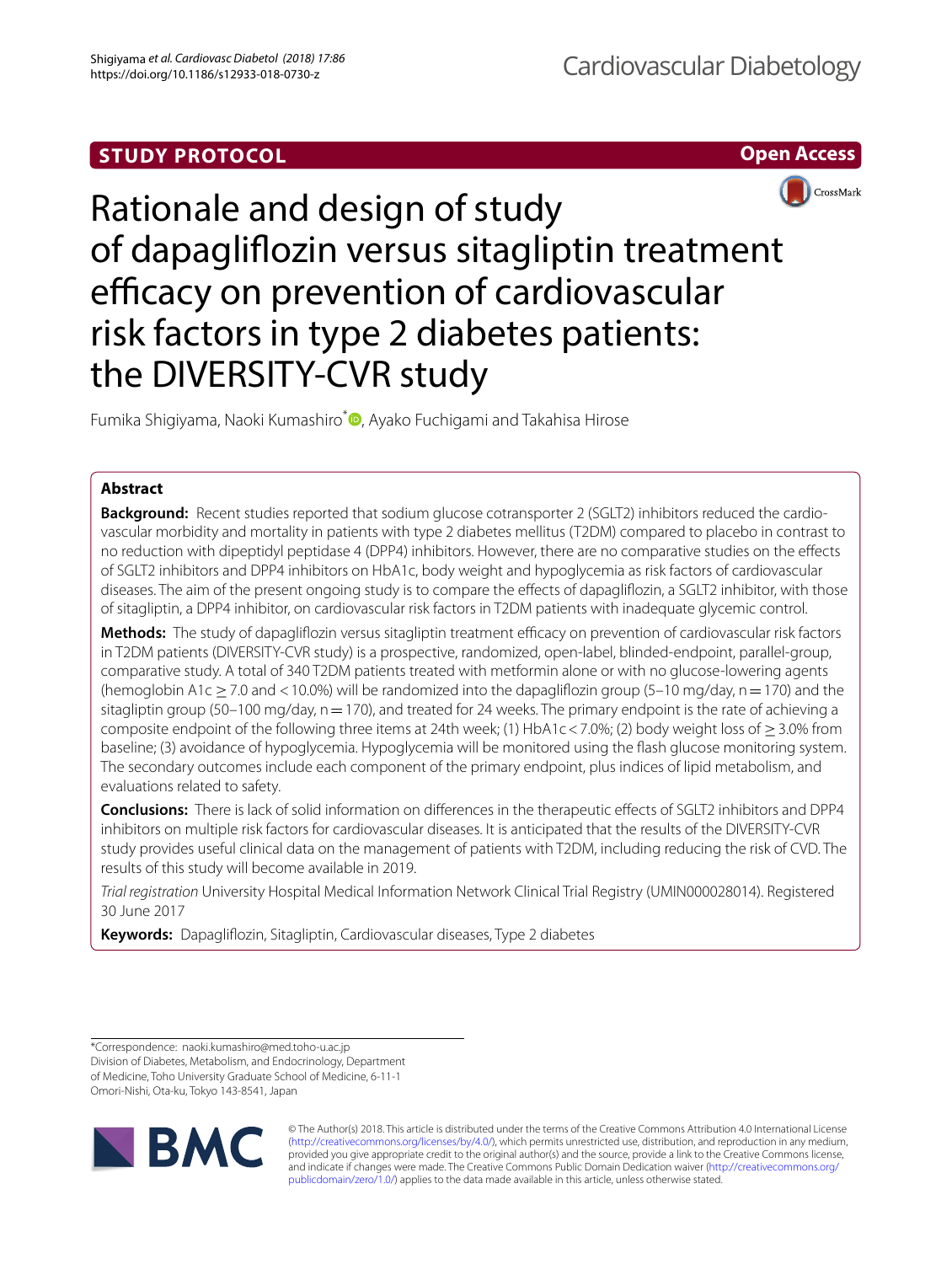## **Background**

Type 2 diabetes mellitus (T2DM) is a high risk factor for cardiovascular diseases (CVD)  $[1-4]$  $[1-4]$ , and a major cause of mortality worldwide [\[5](#page-5-2)]. Hyperglycemia can cause abnormal tissue function and lead to endothelial dysfunction, plaque formation, structural alteration of arterial tissue and atherosclerosis  $[6-9]$  $[6-9]$ . Previous studies reported that 1% reduction in hemoglobin A1c (HbA1c) concentration was associated with signifcant reductions in diabetes-related deaths (21%) and myocardial infarction (14%) [[10](#page-6-2)]. However, severe hypoglycemia in patients with T2DM is also known to have negative effects on the incidence of CVD and mortality risk [[11](#page-6-3)[–13](#page-6-4)]. Previous meta-analysis study of 903,510 patients with T2DM reported that the odds ratio for CVD due to severe hypoglycemia was 2.05-fold [[13\]](#page-6-4). Obesity is another risk factor for CVD [[14–](#page-6-5)[16](#page-6-6)], and is a well-established risk factor for T2DM [[17\]](#page-6-7). Obesity causes ectopic fat accumulation and this leads to insulin resistance  $[18]$  $[18]$  $[18]$ . Insulin resistance is one of the major pathogenic factor of T2DM and progression of CVD  $[19]$  $[19]$ . Thus, the management of T2DM patients should focus on lowering blood glucose and body weight without hypoglycemia.

Regarding the choice of treatment, various oral glucose-lowering agents of diferent mechanisms are available. Sodium glucose cotransporter 2 (SGLT2) inhibitors, can prevent elevation of blood glucose levels by suppression of the reuptake of sodium and glucose from primitive urine [[20\]](#page-6-10). In addition to glucose-lowering efects, empaglifozin and canaglifozin, two SGLT2 inhibitors, have been demonstrated on their protective role on cardiovascular events among patients with T2DM [[21](#page-6-11)[–23](#page-6-12)]. In addition, Dapaglifozin Efect on CardiovascuLAR Events [DECLARE TIMI-58]; NCT01730534, which examines the efect of dapaglifozin, another SGLT2 inhibitor used in this study, on cardiovascular outcome, has been ongoing and the result will be available soon [[24\]](#page-6-13). In this regard, we have demonstrated that dapaglifozin can correct endothelial dysfunction compared to metformin in T2DM with moderate hyperglycemia [\[25](#page-6-14)]. In contrast to SGLT2 inhibitors, few randomized clinical trials have shown the benefcial efects of dipeptidyl peptidase 4 (DPP4) inhibitors on cardiovascular events in patients with T2DM compared to placebo control [[23,](#page-6-12) [26](#page-6-15)[–28](#page-6-16)]. However, sitagliptin, a DPP4 inhibitor, was shown to lower the rate of newly diagnosed CVD in T2DM [\[29\]](#page-6-17) and we also demonstrated that linagliptin, another DPP4 inhibitor, improved endothelial function, as assessed by fow-mediated dilation in patients with T2DM [\[30\]](#page-6-18).

To date, there are few prospective randomized clinical trials that have compared the efficacy of SGLT2 inhibitors and DPP4 inhibitors regarding the prevention of CVD risks, such as hyperglycemia, body weight gain and severe hypoglycemia. Therefore, we planned and partly executed this clinical trial aimed to compare the therapeutic benefts of dapaglifozin and sitagliptin on CVD risks, with special focus on HbA1c, body weight and hypoglycemia. Hypoglycemia will be monitored by the fash glucose monitoring system (FGM) (FreeStyle Libre Pro; Abbott Diabetes Care, Tokyo, Japan), which continuously records subcutaneous interstitial glucose concentrations for 14 days without the need for re-calibration and has been used for the assessment of hypoglycemia  $[31]$  $[31]$ . The comparative study of treatment efficacy of dapaglifozin versus sitagliptin in reducing cardiovascular risk factors in T2DM patients: DIVERSITY-CVR study will provide better understanding of the effects of dapaglifozin and sitagliptin to establish an efective treatment strategy for T2DM and prevention of CVD.

## **Methods**

## **Study design**

The DIVERSITY-CVR study is an ongoing, prospective, randomized open-label, blinded-endpoint study, registered on the University Hospital Medical Information Network Clinical Trial Registry (UMIN000028014), a non-proft organization in Japan that meets the requirements of the International Committee of Medical Journal Editors (ICMJE). This study was approved by the Medical Ethics Committee of Toho University (approval #M17024). The study will be conducted according to the Declaration of Helsinki and current legal regulations in Japan. To avoid bias regarding the processes of enrollment, randomization, data collection and management are conducted by a third party.

## **Study population**

In this study, the target number of patients required for registration was set at 340 Japanese patients with T2DM who regularly visited the Outpatient Clinics of 62 institutions across Japan (listed in the Additional fle [1](#page-5-3)). Recruitment for the study began in July 2017 and will end in June 2018. At the time of writing this report, a total of three subjects have completed the 24-week study, 178 subjects have been recruited and started the study, and 132 subjects are to be recruited during the remaining part of the study. The inclusion criteria were set as follows:  $(1)$ T2DM patients who have not used any glucose-lowering agents within 8 weeks before consenting, or those who have only used metformin (250–2250 mg/day), in addition to diet and exercise; (2) HbA1c (NGSP values) level of 7.1% or higher but no more than 10.0%; (3) males or females aged 20–80 years; (4) patients with body mass index (BMI) of 23  $\text{kg/m}^2$  or higher; (5) patients who can be monitored closely for medication compliance; (6)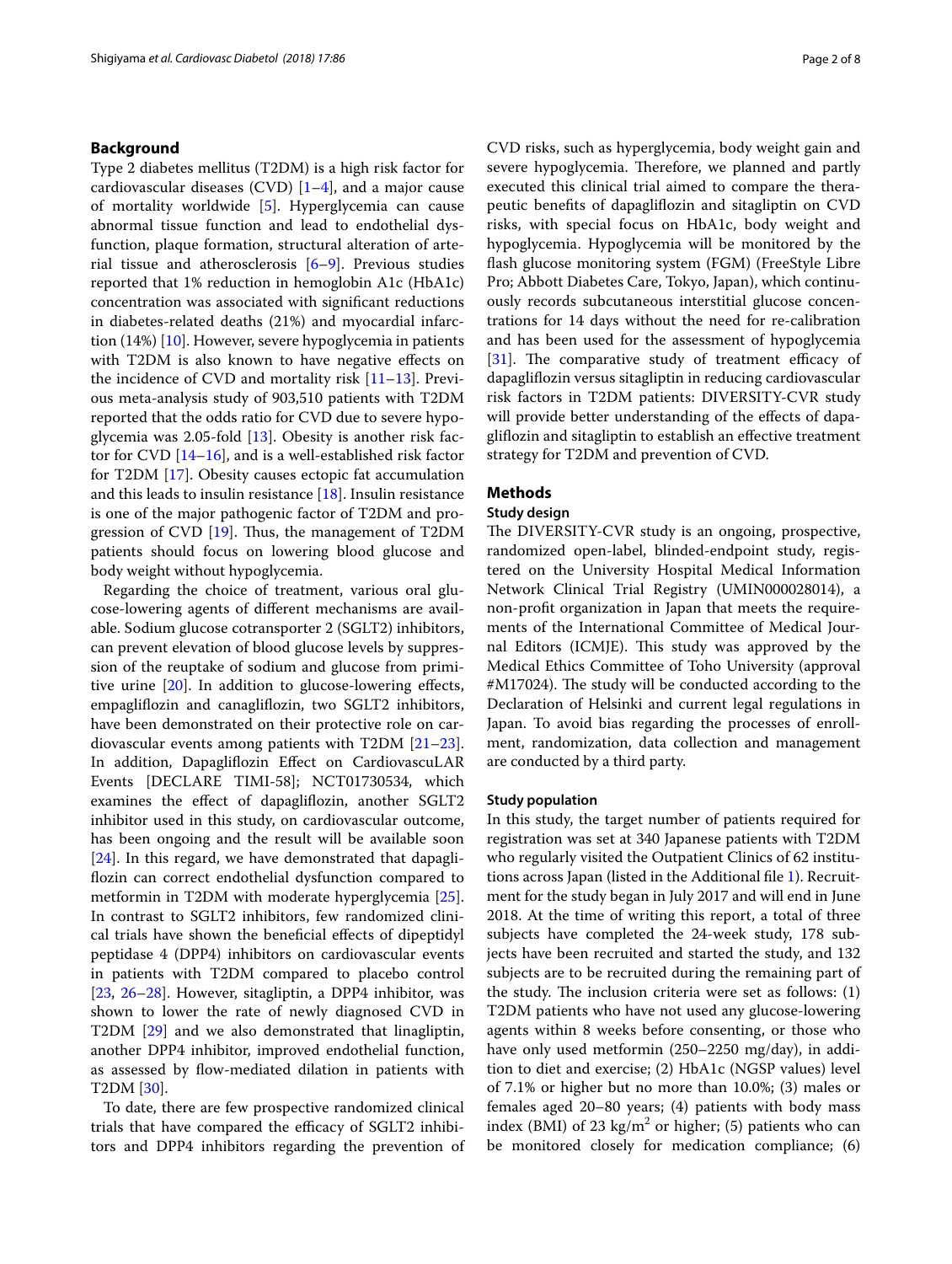patients who provide written informed consent. The following exclusion criteria are also used: (1) patients with type 1 diabetes or secondary diabetes; (2) patients with medical history of diabetic ketoacidosis; (3) patients with medical history of myocardial infarction, cerebral infarction, or stroke within 12 weeks before consent to the study; (4) patients with severe liver disease; (5) patients with renal disease [serum creatinine 1.3 mg/dL or higher, or estimated glomerular fltration rate (eGFR) less than  $45 \text{ mL/min}/1.73 \text{ m}^2$ ]; (6) patients with unstable hypertension or dyslipidemia within 12 weeks before consent to the study; (7) pregnant or breastfeeding patients, or those planning to become pregnant during the study; (8) dehydrated patients [test results show abnormality in hematocrit or blood urea nitrogen (BUN) or complaint of dehydration].

## **Randomization and study intervention**

Enrollment, randomization and follow-up schedule are outlined in Fig. [1.](#page-2-0) After consent and enrollment, the eligible subjects are randomly assigned at equal numbers into the dapaglifozin group (dapaglifozin 5–10 mg/ day), and sitagliptin group (sitagliptin 50–100 mg/day). The randomization is conducted by a computer-based dynamic allocation method using HbA1c and BMI values collected at consent as the background factor for allocation. After enrolment, patients are asked to refrain from changing the dose of concomitant drugs or use additional medications during the 24-week study, such as other glucose-lowering agents, anti-hypertensive agents, lipid-lowering agents or antiplatelet agents. During the 8-week screening period, all baseline measurements of blood and urine samples and Free-Style Libre Pro (Abbott Diabetes Care, Tokyo) (measurements of more than 5 days) are performed within 8 weeks after obtaining patients' consent and before the allocation and administration of the study drug. After baseline data collection, patients of the dapaglifozin group are administered dapaglifozin 5 mg/day, which will be increased to 10 mg/day if HbA1c was 7.0% or higher after the 8 weeks. On the other hand, patients of the sitagliptin group are treated with sitagliptin 50 mg/day, which will be increased to 100 mg/day from 8 weeks if necessary to achieve the target HbA1c of  $<$  7.0%. The treatment intervention start date is set as the observation start date. The assigned treatment is continued for 24 weeks (duration of the study).

## **Study outcomes**

The primary study endpoint is the rate of achieving a composite endpoint of the following three items from baseline to the 24th week; (1) HbA1c below 7.0%; (2) body weight loss of 3% relative to baseline; (3) avoidance of hypoglycemia  $\left[ < 3.0 \text{ mmol/L } \left( < 54 \text{ mg/dL} \right) \right]$ . The secondary endpoints include the following items at 24 weeks: (1) rate of achieving HbA1c at < 7.0%; (2) rate of achieving body weight loss of  $\geq$  3% relative to baseline; (3) rate of avoiding hypoglycemia; (4) changes in HbA1c, fasting plasma glucose (FPG), body weight and BMI relative to baseline; (5) changes in lipid metabolism indices relative to baseline: triglyceride, total cholesterol, high-density lipoprotein (HDL) cholesterol and low-density lipoprotein (LDL) cholesterol; (6) changes in the levels of blood insulin, serum uric acid, BUN, serum creatinine, eGFR, aspartate aminotransferase (AST), alanine aminotransferase (ALT), serum sodium (Na), serum potassium (K), serum chloride (Cl) and blood cell count; (7) circadian change in glucose measured by FGM; (8) day-to-day variability in glucose by FGM; (9) frequency and duration of hypoglycemia; (10) medication adherence rate.

<span id="page-2-0"></span>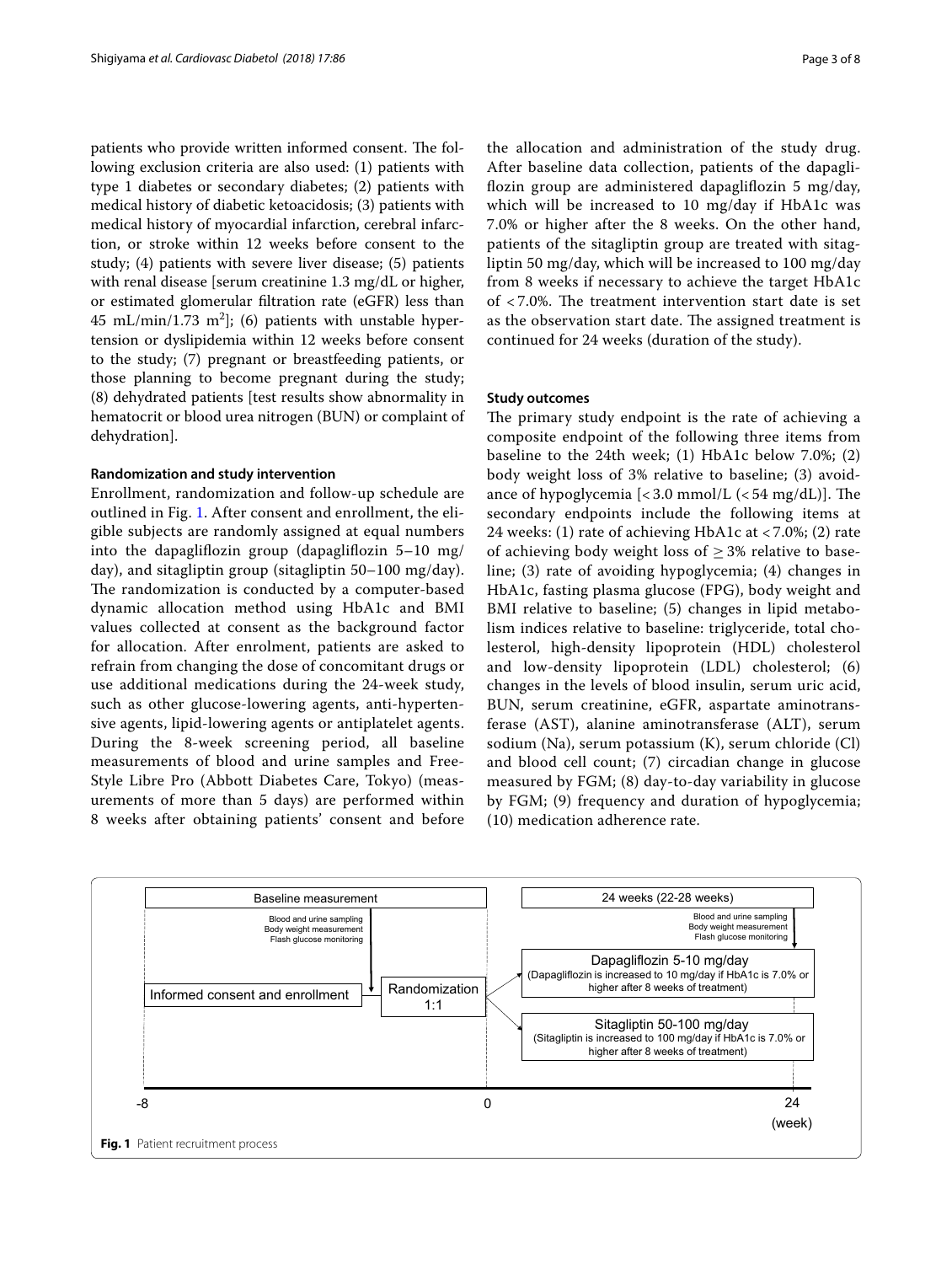### **Observation items and schedule**

Clinical and biochemical data are collected at baseline and after the 24-week treatment period. Body weight is measured at hospital/clinic. All subjects wear the same disposable examination robe during body weight measurement. All blood samples for analyses are obtained after overnight fasting. The following items are measured using blood/urine samples; HbA1c, FPG, serum insulin, triglyceride, total cholesterol, HDL cholesterol, uric acid, BUN, creatinine, eGFR, AST, ALT, Na, K, Cl and blood cell count. LDL cholesterol is computed from the obtained data. In addition, to monitor the incidence of hypoglycemia, all subjects will wear the FGM (Freestyle Libre Pro; Abbott Diabetes Care, Tokyo) for 14 days at baseline and 24-week. In brief, the Freestyle Libre Pro device is attached on the upper arm of the subject, then glucose data are stored on the sensor every 15 min. Both the subjects and investigators are blinded to the glucose data during the study. After the 14-day glucose measurement, the subjects take off the sensor by themselves and send it to the data management third-party who is also blinded to the clinical information. The data management third-party downloads the glucose data from the sensor to the device software (Abbott Diabetes Care Inc.). All subjects are asked to record their daily intake of their medication using handy medication diary. Physicians check the record at subject's every visit, and this record will continue through the study period and fnally medication rate will be calculated using this record.

## **Safety and evaluation of adverse events**

During the course of the study, the investigators constantly monitor any adverse events (AEs) through regular medical checkups. Once an AE occurs, regardless of the presence or absence of a causal relationship with the study drug, the investigator reports the details immediately to the respective institution, the principal investigator and the administration office. All related AEs, not only side efects to the drug but also abnormal values from the clinical tests, are to be reported and documented.

## **Sample size estimation**

To our knowledge, there is no study that evaluated SGLT2 inhibitor on a composite endpoint (HbA1c below 7.0%, body weight loss of 3%, avoidance of hypoglycemia) as the primary outcome. Our previous study; the Relief study [[30\]](#page-6-18) and DEFENCE study [[25](#page-6-14)], were used to select of rates of the above achievements for each group, and determine the required sample size for this study. In the Relief study [[30\]](#page-6-18), we referenced that 10.0% of patients that used a DPP-4 inhibitor, had HbA1c of 7.1% or higher and BMI of 23 kg/m<sup>2</sup> or higher at baseline, could achieve the composite endpoint at 16 weeks. In the DEFENCE study [[25](#page-6-14)], the proportion of subjects who used SGLT2 inhibitors and achieved the composite endpoint was 40.0% at 16 weeks. We estimated the achievement rates to be 25 and 40% for our sitagliptin and dapaglifozin groups, respectively. Based on these assumptions, the estimated sample size required to detect a signifcant difference in Chi square test between the two groups under the conditions of signifcance level of 5% on both sides and a power of 80%, was 152 cases per group. Assuming a dropout rate of 10%, the target number of enrolled patients was set at 170 cases per group for a total of 340 cases for the two groups.

## **Statistical analysis**

Analyses for the primary and secondary endpoints will be primarily performed on the full analysis set (FAS). FAS includes research subjects who are enrolled in this study and assigned to a study treatment, however, subjects without data for the primary endpoint or subjects with a signifcant study protocol violation are excluded. Safety analysis with adverse events is performed on the treated set. Summary statistics are calculated for continuous variables. For comparisons of the two groups, the Chi square test or Fisher's exact test is used for nominal variables, and two sample *t* test or Wilcoxon ranked-sum test is used for continuous variables. For analysis of the primary endpoint, i.e., the proportion of participants who will be able to achieve all of the following: (1) HbA1c below 7.0% at 24th week, (2) body weight loss of  $\geq$  3% from baseline at 24th week,  $(3)$  no hypoglycemia  $\leq 3.0$  mmol/L  $\left( < 54 \text{ mg/dL} \right)$  throughout the study, comparison between the groups is performed using the Chi square test. For the secondary endpoint, the measured values and the extent of changes or percent changes, summary statistics are used on one-sample *t* test for comparisons within each group, and on two-sample *t* test for comparisons between groups. If the data deviate greatly from normal distribution, the Wilcoxon signed-rank test is used within each group, and Wilcoxon rank sum test is performed for comparisons between groups. All statistical analyses are to be performed independently by the administrative office of the DIVERSITY-CVR study using SAS software version 9.4 (SAS Institute, Cary, NC).

## **Human rights and ethical principles of study subjects**

All investigators involved in this study comply with the "World Medical Association Declaration of Helsinki" (2013 revision), and "Ethical Guidelines for Medical and Health Research Involving Human Subjects" (December 22, 2014, Ministry of Education, Culture, Sports, Science and Technology/Ministry of Health, Labor and Welfare), and other bylaws and regulations.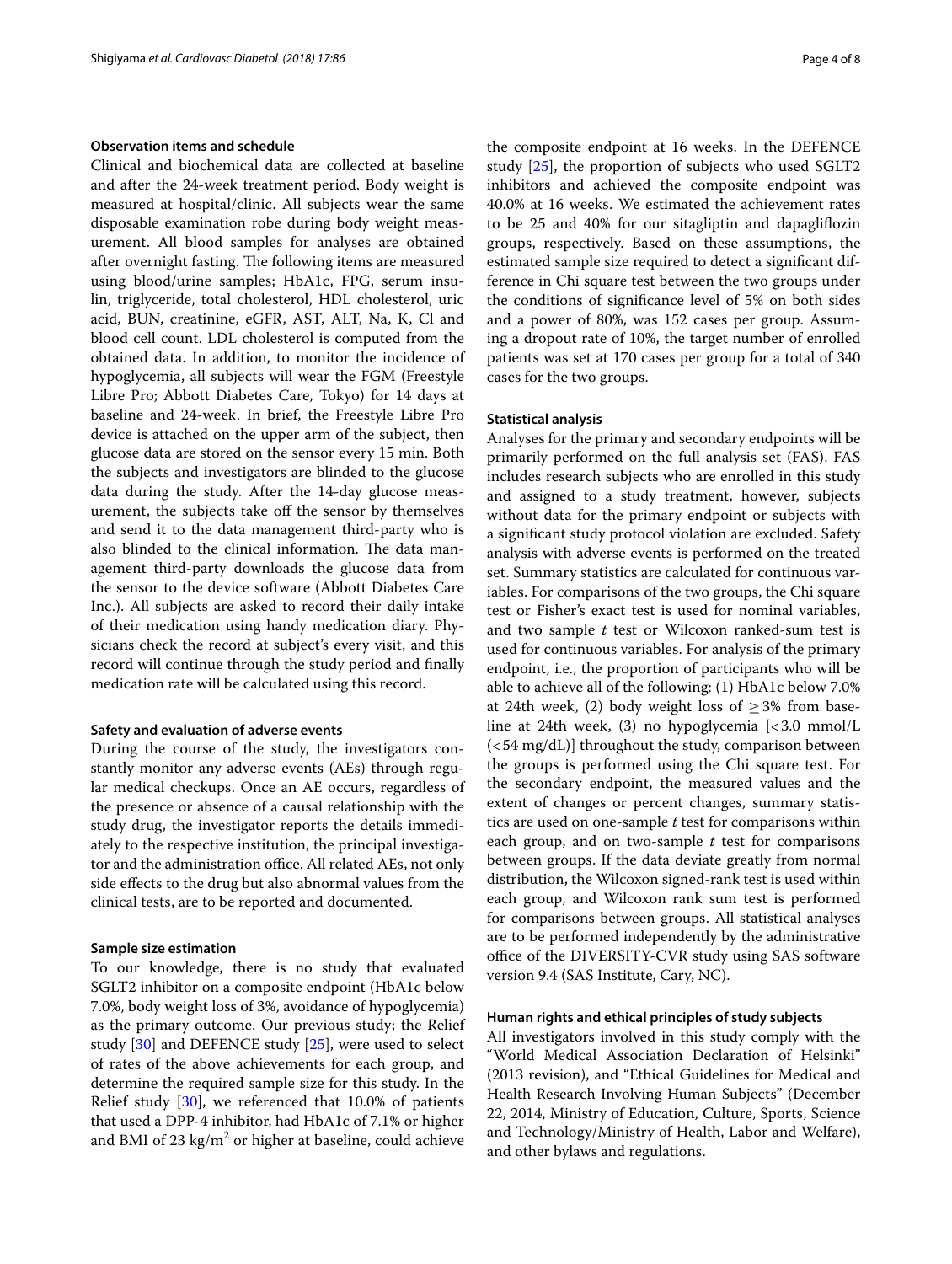## **Discussion**

The DIVERSITY-CVR study is designed to compare the preventive efects of dapaglifozin and sitagliptin on CVD in T2DM patients. The rate of achieving a composite endpoint of the following three items at 24 weeks will be assessed as the primary endpoint; (1) HbA1c below 7.0%; (2) body weight loss of 3% from baseline; (3) avoidance of hypoglycemia  $\left[ \langle 3.0 \text{ mmol/L} \left( \langle 54 \text{ mg/dL} \rangle \right] \right]$ .

Several large prospective randomized trials on the cardiovascular outcomes have been performed but only few showed a signifcant efect for strict glycemic control on reduction of cardiovascular mortality, with the exception of the UK Prospective Diabetes Study (UKPDS) 34 on newly diagnosed obese T2DM patients [[32](#page-6-20)[–35](#page-6-21)]. Subanalysis of the Action to Control Cardiovascular Risk in Diabetes (ACCORD) study showed that participants who had experienced symptomatic severe hypoglycemia were at greater risk of death than those who had experienced no hypoglycemia [[36\]](#page-6-22). Another meta-analysis reported that strict blood glucose control was associated with adverse events of 2.5 kg weight gain and nearly doubled severe hypoglycemic episodes compared with standard treatment [\[37](#page-6-23)]. Taken together, these data suggest that glycemic control with severe hypoglycemic episodes and/ or weight gain may lead to increased risk of CVD, and thus, we focused on the achievement of glycemic control without hypoglycemia and weight gain.

SGLT2 inhibitors are relatively new oral glucoselowering agents and have attracted attention due to the recently reported improved cardiovascular outcomes in the large randomized controlled trials [\[21](#page-6-11), [22](#page-6-24)]. In contrast, DPP4 inhibitors were reported neutral on cardiovascular outcomes in similarly large randomized controlled trials  $[26-28]$  $[26-28]$ . However, the mechanisms of improved cardiovascular outcomes by SGLT2 inhibitors are unclear, and the reason of diference on cardiovascular outcomes between SGLT2 inhibitors and DPP4 inhibitors is not well-addressed. Although we previously examined the efects of SGLT2 and DPP4 inhibition on endothelial function using flow-mediated dilation in T2DM patients treated with 750 mg metformin [\[25](#page-6-14), [30](#page-6-18)], we could not compare the efects of SGLT2 and DPP4 inhibition directly and both agents tended to increase the flow-mediated dilation.

The present study compares the effects of dapagliflozin and sitagliptin on cardiovascular risk factors, focusing on achievement of HbA1c below 7.0%, 3% loss of body weight, and avoidance of hypoglycemia. Composite endpoints are being used frequently as outcomes, even as primary endpoint [\[38\]](#page-6-25), for clinical trials in T2DM [[39–](#page-6-26) [41\]](#page-6-27). In addition, they have been adopted in a wide variety of clinical area especially CVD [\[39](#page-6-26), [42,](#page-7-0) [43](#page-7-1)]. Unnikrishnan et al. [\[40](#page-6-28)] reviewed that composite endpoints have been preferred to assess the clinical beneft of intervention avoiding misinterpretation associated with competing risks factor bias and challenge of using a single outcome to validate the study objective in trials on patients with diabetes. The achievement of HbA1c below 7.0% is set as one of the components of the primary endpoint based on the following studies. The Diabetes Control and Complications trial study in type 1 diabetic patients showed signifcant reduction of microvascular complications in the intensive treatment group with HbA1c controlled to 7.1% [[44\]](#page-7-2). The Kumamoto study also reported that prevention of the onset and progression of diabetic microangiopathy can be achieved by keeping HbA1c at  $<6.9\%$ , fasting blood glucose concentration at <110 mg/dL and 2-h post-prandial blood glucose concentration at <180 mg/ dL [[45](#page-7-3)]. In "Standards of Medical Care in Diabetes" of the American Diabetes Association, the target HbA1c for T2DM is set at around 7.0%  $[46]$  $[46]$  $[46]$ . Thus, the previous large clinical trials also evaluated the rate of achievement of HbA1c below 7.0% [\[27,](#page-6-29) [47](#page-7-5), [48\]](#page-7-6).

Another component of the primary endpoint is 3% loss in body weight. The Diabetes Prevention Program study demonstrated that body weight decrease of 1 kg contributed to 16% reduction in risk of diabetes [\[49](#page-7-7)]. Furthermore, post hoc analysis of the Look AHEAD randomized clinical trial demonstrated the efects of weight loss on CVD in overweight and obese T2DM with high risk for CVD [\[50\]](#page-7-8). Another previous study also reported that modest weight loss of 5–10% were associated with signifcant improvements in CVD risk factors at 1 year [\[51](#page-7-9)]. Thus, more than 5% loss of total body weight is recommended for overweight or obese people with T2DM in "Standards of Medical Care in Diabetes" of the American Diabetes Association as it can improve glycemic control, reduce the need for diabetes medications, and improve cardiovascular risk factors [[52\]](#page-7-10). However, achieving this level of weight loss requires intense interventions, including energy restriction, regular physical activity, and frequent contact with health professionals [[53\]](#page-7-11). In addition, 3% weight reduction is reported as the minimum requirement to improve health hazards at least in obese and overweight Japanese people [\[54](#page-7-12)]. Indeed, our previous studies showed body weight reduction of  $2.8 \pm 1.9\%$ and  $0.0\pm2.8\%$  relative to baseline in 16 weeks by dapagliflozin and linagliptin, respectively  $[25, 30]$  $[25, 30]$  $[25, 30]$  $[25, 30]$  $[25, 30]$ . Therefore, we set 3% loss in body weight as a component of the primary endpoint in the present study.

In addition to reduction in HbA1c and body weight loss, hypoglycemia is set as a component of primary endpoint. In the Action in Diabetes and Vascular Disease: Preterax and Diamicron Modifed Release Controlled Evaluation (ADVANCE) study, severe hypoglycemia was clearly associated with increased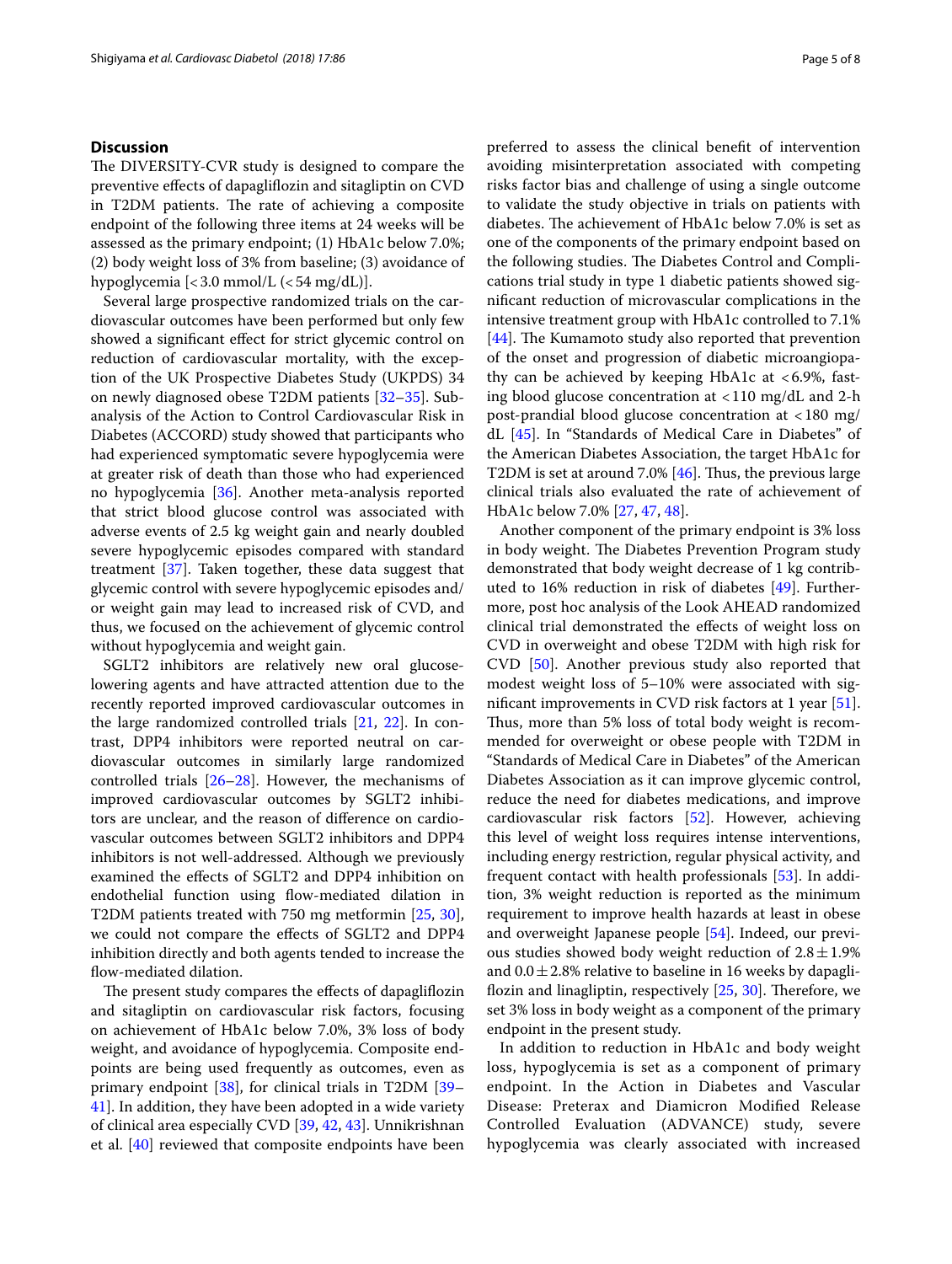risk of macrovascular events and death from cardiovascular cause [[11\]](#page-6-3). It was also reported that hypoglycemia might cause CVD or death through abnormal cardiac arrhythmias [\[55](#page-7-13)], sympathoadrenal activation [[56](#page-7-14)], inflammation [\[56](#page-7-14)], autonomic-failure [[57\]](#page-7-15), and impaired cardiac autoimmune function [[58](#page-7-16)]. Recently, the International Hypoglycemia Study Group reported that blood glucose concentration of  $< 3.0$  mmol/L  $\left($  < 54 mg/dL) is considered to be clinically significant biochemical hypoglycemia and recommended to be included in reports of clinical trials of glucose-lowering drugs [\[59](#page-7-17)].

While we expect to compare the efects of dapaglifozin and sitagliptin on cardiovascular risk factors, such as glycemic control, body weight loss, and hypoglycemia, this study will have several limitations. First, as this is an open-label treatment and subjects can also know the detail of the medications used. Second, all patients will be Japanese and the duration of study is short. Therefore, additional long-term trials of larger sample size that preferably include subjects of diferent ethnicities, are desirable. Third, there are no patients who are treated with insulin in this study. We aimed to compare the efect of DPP4 inhibitor and SGLT2 inhibitor on the improvement of cardiovascular risks in T2DM with metformin or drug naive. This study may indicate the potential of each medication as a choice for frst or second line treatment. However, the efect of add-on therapy to insulin remains to be studied.

In conclusion, the DIVERSITY-CVR study is planned to demonstrate the differential efficacy of dapagliflozin compared to sitagliptin on cardiovascular risk factors, such as glycemic control, body weight and hypoglycemia, in patients with T2DM. There are no studies that assessed such cardiovascular risk factors as a composite primary endpoint. Notably, the subjects of this studies are treated with only metformin or no glucose lowering agents before enrolment, thus the results may support strict treatment at the early stage of diabetes. The results of this study may have a large impact on the treatment of T2DM, taking into consideration the cardiovascular complications. The results of this study will become available in 2019.

## **Additional fle**

<span id="page-5-3"></span>**[Additional fle 1.](https://doi.org/10.1186/s12933-018-0730-z)** List of 62 medical institutions participating in the study.

#### **Abbreviations**

CVD: cardiovascular diseases; DPP-4: dipeptidyl peptidase 4; FGM: fash glucose monitoring system; FMD: fow-mediated dilation; SGLT2: sodium glucose cotransporter 2; T2DM: type 2 diabetes mellitus.

#### **Authors' contributions**

FS, NK, AF and TH conducted the study, reviewed the manuscript and contributed to the discussion. FS and NK wrote and edited the manuscript. NK is the guarantor of this work and, as such, had full access to all study data and takes responsibility for the integrity of the data and the accuracy of data analysis. All authors read and approved the fnal manuscript.

#### **Acknowledgements**

We thank 61 institutions across Japan (listed in the Additional file [1\)](#page-5-3) for their participation to this study.

#### **Competing interests**

N. Kumashiro received lecture fees from Novo Nordisk Inc, Takeda Pharmaceutical Company Limited, and Sanof-Aventis Deutschland GmbH. T Hirose received research funds from AstraZeneca, Boehringer Ingelheim Pharmaceuticals, Inc., Ono Pharmaceutical Co., Ltd., Novo Nordisk Inc, Sanof-Aventis Deutschland GmbH, Daiichi-Sankyo Co., Ltd., Eli Lilly Japan K.K., Takeda Pharmaceutical Company Limited, Mitsubishi Tanabe Pharma Corporation, Dainippon Sumitomo Pharma Co., Ltd., and Kissei Pharmaceutical Co., Ltd., and received lecture fee from Sanof-Aventis Deutschland GmbH, Eli Lilly Japan K.K., Novo Nordisk Inc, Takeda Pharmaceutical Company Limited, Daiichi-Sankyo Co., Ltd., Mitsubishi Tanabe Pharma Corporation, Merck & Co., Inc, Dainippon Sumitomo Pharma Co., Ltd., Novartis Pharma K.K., Kissei Pharmaceutical Co., Ltd., Boehringer Ingelheim Pharmaceuticals, Inc., Ono Pharmaceutical Co., Ltd., and AstraZeneca. All funding agencies had no role in study design, data collection and analysis, decision to publish, or preparation of the manuscript.

#### **Availability of data and materials**

The data analyzed during this study are available from the corresponding author of this article upon reasonable request.

#### **Consent for publication**

Not applicable.

#### **Ethics approval and consent to participate**

The study was approved by the Medical Ethics Committee of Toho University (approval #M17024) and was conducted according to the Declaration of Helsinki and current legal regulations in Japan. All patients provided written informed consent before participation.

#### **Funding**

This study is supported by Astrazeneca Japan K.K.; the manufacturer of dapaglifozin. Astrazeneca Japan K.K. had no role in study design, data collection and analysis, decision to publish, or preparation of the manuscript.

#### **Publisher's Note**

Springer Nature remains neutral with regard to jurisdictional claims in published maps and institutional afliations.

Received: 26 April 2018 Accepted: 6 June 2018 Published online: 12 June 2018

#### **References**

- <span id="page-5-0"></span>1. Moss SE, Klein R, Klein BE. Cause-specifc mortality in a population-based study of diabetes. Am J Public Health. 1991;81:1158–62.
- 2. Hafner SM, Lehto S, Ronnemaa T, Pyorala K, Laakso M. Mortality from coronary heart disease in subjects with type 2 diabetes and in nondiabetic subjects with and without prior myocardial infarction. N Engl J Med. 1998;339:229–34.
- 3. Fox CS, Coady S, Sorlie PD, Levy D, Meigs JB, D'Agostino RB Sr, Wilson PW, Savage PJ. Trends in cardiovascular complications of diabetes. JAMA. 2004;292:2495–9.
- <span id="page-5-1"></span>4. Tancredi M, Rosengren A, Svensson AM, Kosiborod M, Pivodic A, Gudbjornsdottir S, Wedel H, Clements M, Dahlqvist S, Lind M. Excess mortality among persons with type 2 diabetes. N Engl J Med. 2015;373:1720–32.
- <span id="page-5-2"></span>5. World Health Organization. The top 10 causes of death, fact sheet. [http://](http://www.who.int/mediacentre/factsheets/fs310/en/) [www.who.int/mediacentre/factsheets/fs310/en/](http://www.who.int/mediacentre/factsheets/fs310/en/). Accessed 24 May 2018.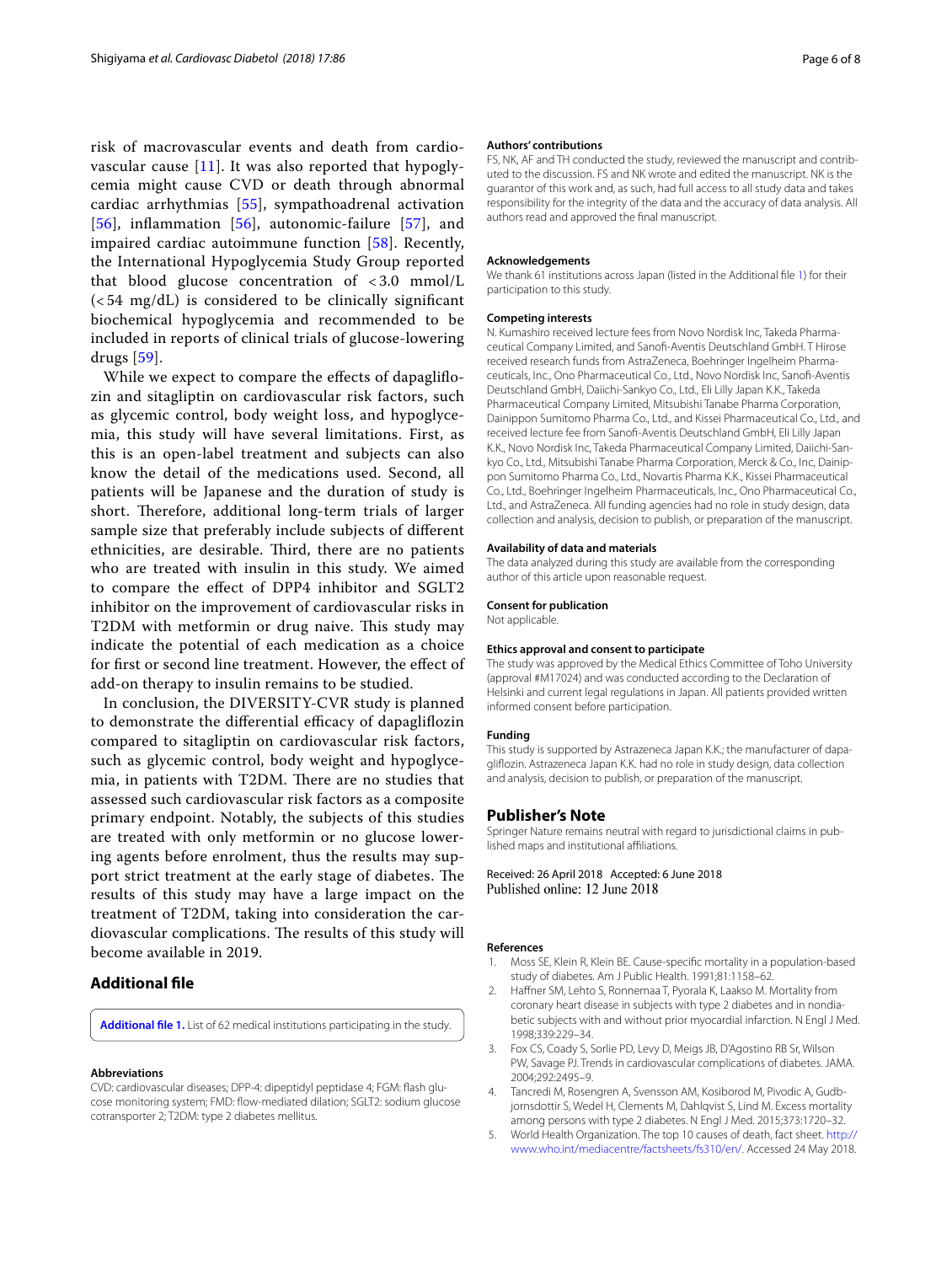- <span id="page-6-0"></span>6. Feener EP, King GL. Vascular dysfunction in diabetes mellitus. Lancet. 1997;350(Suppl 1):SI9–13.
- 7. Vlassara H. Recent progress in advanced glycation end products and diabetic complications. Diabetes. 1997;46(Suppl 2):S19–25.
- 8. Sheetz MJ, King GL. Molecular understanding of hyperglycemia's adverse efects for diabetic complications. JAMA. 2002;288:2579–88.
- <span id="page-6-1"></span>9. Selvin E, Marinopoulos S, Berkenblit G, Rami T, Brancati FL, Powe NR, Golden SH. Meta-analysis: glycosylated hemoglobin and cardiovascular disease in diabetes mellitus. Ann Intern Med. 2004;141:421–31.
- <span id="page-6-2"></span>10. Stratton IM, Adler AI, Neil HA, Matthews DR, Manley SE, Cull CA, Hadden D, Turner RC, Holman RR. Association of glycaemia with macrovascular and microvascular complications of type 2 diabetes (UKPDS 35): prospective observational study. BMJ. 2000;321:405–12.
- <span id="page-6-3"></span>11. Zoungas S, Patel A, Chalmers J, de Galan BE, Li Q, Billot L, Woodward M, Ninomiya T, Neal B, MacMahon S, Grobbee DE, Kengne AP, Marre M, Heller S, ADVANCE Collaborative Group. Severe hypoglycemia and risks of vascular events and death. N Engl J Med. 2010;363:1410–8.
- 12. Duckworth WC, Abraira C, Moritz TE, Davis SN, Emanuele N, Goldman S, Hayward R, Huang GD, Marks JB, Reaven PD, Reda DJ, Warren SR, Zieve FJ, Investigators of the VADT. The duration of diabetes afects the response to intensive glucose control in type 2 subjects: the VA Diabetes Trial. J Diabetes Complications. 2011;25:355–61.
- <span id="page-6-4"></span>13. Goto A, Arah OA, Goto M, Terauchi Y, Noda M. Severe hypoglycaemia and cardiovascular disease: systematic review and meta-analysis with bias analysis. BMJ. 2013;347:f4533.
- <span id="page-6-5"></span>14. Chen Y, Copeland WK, Vedanthan R, Grant E, Lee JE, Gu D, Gupta PC, Ramadas K, Inoue M, Tsugane S, Tamakoshi A, Gao YT, Yuan JM, Shu XO, Ozasa K, Tsuji I, Kakizaki M, Tanaka H, Nishino Y, Chen CJ, Wang R, Yoo KY, Ahn YO, Ahsan H, Pan WH, Chen CS, Pednekar MS, Sauvaget C, Sasazuki S, Yang G, Koh WP, Xiang YB, Ohishi W, Watanabe T, Sugawara Y, Matsuo K, You SL, Park SK, Kim DH, Parvez F, Chuang SY, Ge W, Rolland B, McLerran D, Sinha R, Thornquist M, Kang D, Feng Z, Boffetta P, Zheng W, He J, Potter JD. Association between body mass index and cardiovascular disease mortality in east Asians and south Asians: pooled analysis of prospective data from the Asia Cohort Consortium. BMJ. 2013;347:f5446.
- 15. Ndumele CE, Matsushita K, Lazo M, Bello N, Blumenthal RS, Gerstenblith G, Nambi V, Ballantyne CM, Solomon SD, Selvin E, Folsom AR, Coresh J. Obesity and subtypes of incident cardiovascular disease. J Am Heart Assoc. 2016;5:e003921.
- <span id="page-6-6"></span>16. Khan SS, Ning H, Wilkins JT, Allen N, Carnethon M, Berry JD, Sweis RN, Lloyd-Jones DM. Association of body mass index with lifetime risk of cardiovascular disease and compression of morbidity. JAMA Cardiol. 2018;3:280–7.
- <span id="page-6-7"></span>17. Vazquez G, Duval S, Jacobs JDR, Silventoinen K. Comparison of body mass index, waist circumference, and waist/hip ratio in predicting incident diabetes: a meta-analysis. Epidemiol Rev. 2007;29:115–28.
- <span id="page-6-8"></span>18. Shulman GI. Ectopic fat in insulin resistance, dyslipidemia, and cardiometabolic disease. N Engl J Med. 2014;371:1131–41.
- <span id="page-6-9"></span>19. Laakso M, Kuusisto J. Insulin resistance and hyperglycaemia in cardiovascular disease development. Nat Rev Endocrinol. 2014;10:293.
- <span id="page-6-10"></span>20. Kalra S. Sodium glucose co-transporter-2 (SGLT2) inhibitors: a review of their basic and clinical pharmacology. Diabetes Ther. 2014;5:355–66.
- <span id="page-6-11"></span>21. Zinman B, Wanner C, Lachin JM, Fitchett D, Bluhmki E, Hantel S, Mattheus M, Devins T, Johansen OE, Woerle HJ, Broedl UC, Inzucchi SE, EMPA-REG OUTCOME Investigators. Empaglifozin, cardiovascular outcomes, and mortality in type 2 diabetes. N Engl J Med. 2015;373:2117–28.
- <span id="page-6-24"></span>22. Neal B, Perkovic V, Mahaffey KW, de Zeeuw D, Fulcher G, Erondu N, Shaw W, Law G, Desai M, Matthews DR, CANVAS Program Collaborative Group. Canaglifozin and cardiovascular and renal events in type 2 diabetes. N Engl J Med. 2017;377:644–57.
- <span id="page-6-12"></span>23. Zheng SL, Roddick AJ, Aghar-Jaffar R, Shun-Shin MJ, Francis D, Oliver N, Meeran K. Association between use of sodium-glucose cotransporter 2 inhibitors, glucagon-like peptide 1 agonists, and dipeptidyl peptidase 4 inhibitors with all-cause mortality in patients with type 2 diabetes: a systematic review and meta-analysis. JAMA. 2018;319:1580–91.
- <span id="page-6-13"></span>24. Raz I, Mosenzon O, Bonaca MP, Cahn A, Kato ET, Silverman MG, Bhatt DL, Leiter LA, McGuire DK, Wilding JPH, Gause-Nilsson IAM, Langkilde AM, Johansson PA, Sabatine MS, Wiviott SD. DECLARE-TIMI 58: participants' baseline characteristics. Diabetes Obes Metab. 2018;20:1102–10.
- <span id="page-6-14"></span>25. Shigiyama F, Kumashiro N, Miyagi M, Ikehara K, Kanda E, Uchino H, Hirose T. Efectiveness of dapaglifozin on vascular endothelial function and

glycemic control in patients with early-stage type 2 diabetes mellitus: DEFENCE study. Cardiovasc Diabetol. 2017;16:84.

- <span id="page-6-15"></span>26. White WB, Cannon CP, Heller SR, Nissen SE, Bergenstal RM, Bakris GL, Perez AT, Fleck PR, Mehta CR, Kupfer S, Wilson C, Cushman WC, Zannad F, EXAMINE Investigators. Alogliptin after acute coronary syndrome in patients with type 2 diabetes. N Engl J Med. 2013;369:1327–35.
- <span id="page-6-29"></span>27. Scirica BM, Bhatt DL, Braunwald E, Steg PG, Davidson J, Hirshberg B, Ohman P, Frederich R, Wiviott SD, Hofman EB, Cavender MA, Udell JA, Desai NR, Mosenzon O, McGuire DK, Ray KK, Leiter LA, Raz I, SAVOR-TIMI 53 Steering Committee and Investigators. Saxagliptin and cardiovascular outcomes in patients with type 2 diabetes mellitus. N Engl J Med. 2013;369:1317–26.
- <span id="page-6-16"></span>28. Green JB, Bethel MA, Armstrong PW, Buse JB, Engel SS, Garg J, Josse R, Kaufman KD, Koglin J, Korn S, Lachin JM, McGuire DK, Pencina MJ, Standl E, Stein PP, Suryawanshi S, Van de Werf F, Peterson ED, Holman RR, TECOS Study Group. Efect of sitagliptin on cardiovascular outcomes in type 2 diabetes. N Engl J Med. 2015;373:232–42.
- <span id="page-6-17"></span>29. Yang TY, Liaw YP, Huang JY, Chang HR, Chang KW, Ueng KC. Association of sitagliptin with cardiovascular outcome in diabetic patients: a nationwide cohort study. Acta Diabetol. 2016;53:461–8.
- <span id="page-6-18"></span>30. Shigiyama F, Kumashiro N, Miyagi M, Iga R, Kobayashi Y, Kanda E, Uchino H, Hirose T. Linagliptin improves endothelial function in patients with type 2 diabetes: a randomized study of linagliptin efectiveness on endothelial function. J Diabetes Invest. 2017;8:330–40.
- <span id="page-6-19"></span>31. Bolinder J, Antuna R, Geelhoed-Duijvestijn P, Kroger J, Weitgasser R. Novel glucose-sensing technology and hypoglycaemia in type 1 diabetes: a multicentre, non-masked, randomised controlled trial. Lancet. 2016;388:2254–63.
- <span id="page-6-20"></span>32. UK Prospective Diabetes Study (UKPDS) Group. Efect of intensive bloodglucose control with metformin on complications in overweight patients with type 2 diabetes (UKPDS 34). Lancet. 1998;352:854–65.
- 33. Action to Control Cardiovascular Risk in Diabetes Study Group, Gerstein HC, Miller ME, Byington RP, Goff DC Jr, Bigger JT, Buse JB, Cushman WC, Genuth S, Ismail-Beigi F, Grimm RH Jr, Probstfeld JL, Simons-Morton DG, Friedewald WT. Efects of intensive glucose lowering in type 2 diabetes. N Engl J Med. 2008;358:2545–59.
- 34. ADVANCE Collaborative Group, Patel A, MacMahon S, Chalmers J, Neal B, Billot L, Woodward M, Marre M, Cooper M, Glasziou P, Grobbee D, Hamet P, Harrap S, Heller S, Liu L, Mancia G, Mogensen CE, Pan C, Poulter N, Rodgers A, Williams B, Bompoint S, de Galan BE, Joshi R, Travert F. Intensive blood glucose control and vascular outcomes in patients with type 2 diabetes. N Engl J Med. 2008;358:2560–72.
- <span id="page-6-21"></span>35. Duckworth W, Abraira C, Moritz T, Reda D, Emanuele N, Reaven PD, Zieve FJ, Marks J, Davis SN, Hayward R, Warren SR, Goldman S, McCarren M, Vitek ME, Henderson WG, Huang GD, VADT Investigators. Glucose control and vascular complications in veterans with type 2 diabetes. N Engl J Med. 2009;360:129–39.
- <span id="page-6-22"></span>36. Bonds DE, Miller ME, Bergenstal RM, Buse JB, Byington RP, Cutler JA, Dudl RJ, Ismail-Beigi F, Kimel AR, Hoogwerf B, Horowitz KR, Savage PJ, Seaquist ER, Simmons DL, Sivitz WI, Speril-Hillen JM, Sweeney ME. The association between symptomatic, severe hypoglycaemia and mortality in type 2 diabetes: retrospective epidemiological analysis of the ACCORD study. BMJ. 2010;340:b4909.
- <span id="page-6-23"></span>37. Ray KK, Seshasai SR, Wijesuriya S, Sivakumaran R, Nethercott S, Preiss D, Erqou S, Sattar N. Efect of intensive control of glucose on cardiovascular outcomes and death in patients with diabetes mellitus: a meta-analysis of randomised controlled trials. Lancet. 2009;373:1765–72.
- <span id="page-6-25"></span>38. Zinman B, Schmidt WE, Moses A, Lund N, Gough S. Achieving a clinically relevant composite outcome of an HbA1c of <7% without weight gain or hypoglycaemia in type 2 diabetes: a meta-analysis of the liraglutide clinical trial programme. Diabetes Obes Metab. 2012;14:77–82.
- <span id="page-6-26"></span>39. Einarson TR, Garg M, Kaur V, Hemels ME. Composite endpoints in trials of type-2 diabetes. Diabetes Obes Metab. 2014;16:492–9.
- <span id="page-6-28"></span>40. Unnikrishnan AG, Bhattacharyya A, Baruah MP, Sinha B, Dharmalingam M, Rao PV. Importance of achieving the composite endpoints in diabetes. Indian J Endocrinol Metab. 2013;17:835–43.
- <span id="page-6-27"></span>41. Wilkinson L, Hunt B, Johansen P, Iyer NN, Dang-Tan T, Pollock RF. Cost of achieving HbA1c treatment targets and weight loss responses with once-weekly semaglutide versus dulaglutide in the United States. Diabetes Ther. 2018.<https://doi.org/10.1007/s13300-018-0402-8>.